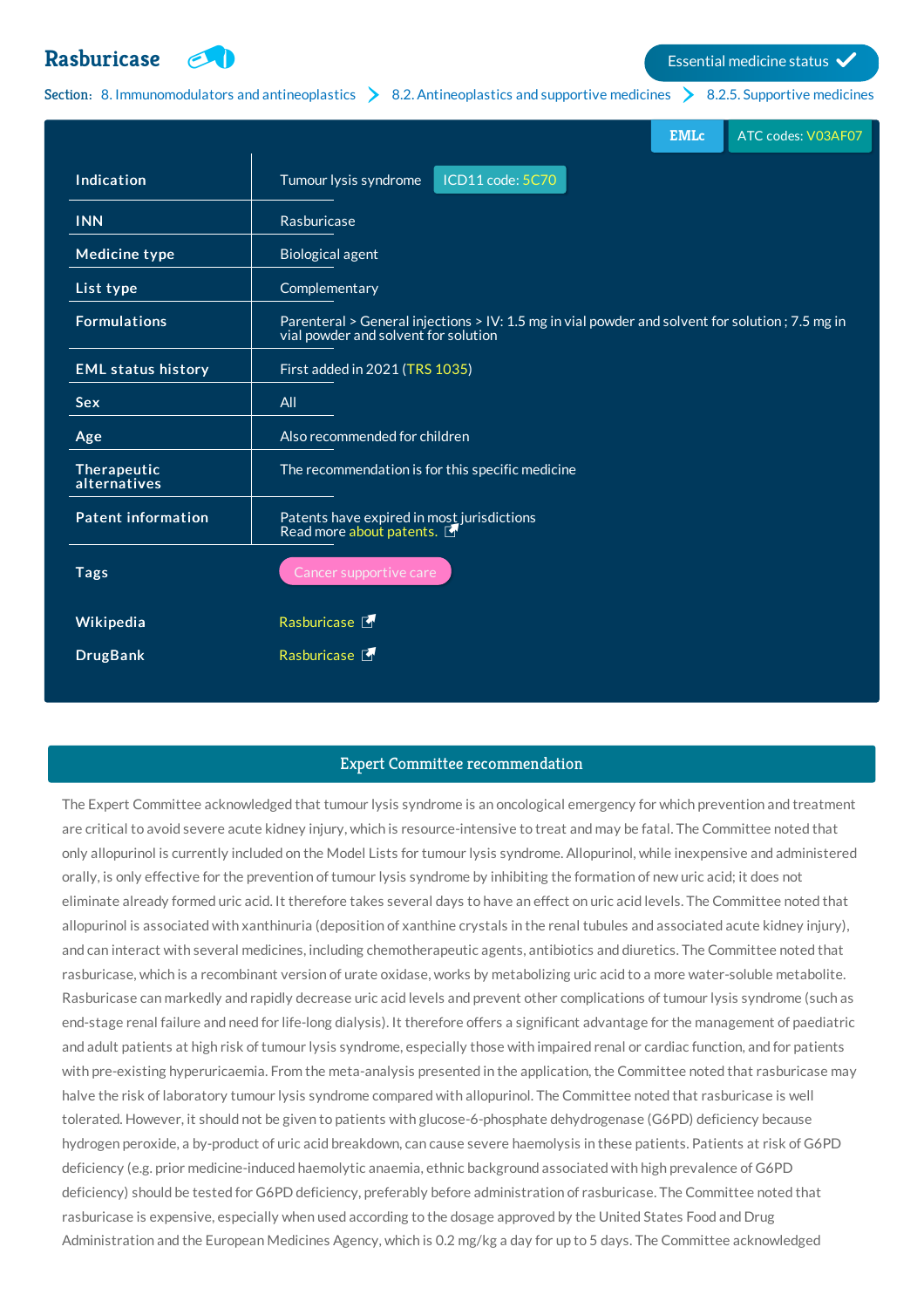numerous experimental studies showing that a single dose of rasburicase is as effective in lowering uric acid levels as approved daily dosing of rasburicase for 5 days, and this dosing is associated with considerable cost savings. The Committee considered that the high cost of rasburicase could be reduced by using single-dose administration and using it only in selected high-risk patients. The Expert Committee therefore recommended inclusion of rasburicase on the complementary list of the EML and EMLc for the prevention and treatment of tumour lysis syndrome in high-risk patients. However, noting the high price of rasburicase, the Committee considered that the single-dose administration strategy for rasburicase is the preferred dosing option, based on evidence of similar response rates and greatly reduced costs.

#### **Background**

Rasburicase had not previously been considered for inclusion on the Model Lists. Allopurinol is currently included on the EMLc for the prevention and treatment of tumour lysis syndrome in children. It has not been considered for inclusion on the EML for treatment of adults for this indication.

#### Public health relevance

Tumour lysis syndrome is an oncological emergency characterized by a group of metabolic disturbances including hyperkalaemia, hyperphosphataemia, hypocalcaemia and hyperuricaemia. In particular, hyperuricaemia may lead to renal damage and end-stage renal failure. The exact incidence of tumour lysis syndrome is unknown since its frequency varies with the underlying malignancy and the specific definition used. Some definitions include only laboratory abnormalities such as plasma levels of potassium, phosphate, calcium or uric acid. Under these definitions, the incidence of laboratory abnormalities can be as high as 45% of patients as it has been observed in small cohorts of children with acute lymphoblastic leukaemia (1,2). In broader populations, however, the incidence of a laboratory tumour lysis syndrome has been estimated in around 10–15% of patients (3,4). Only a small proportion of patients with laboratory abnormalities ultimately develop clinical symptoms, such as nausea, muscle cramps, weakness or fatigue. The reported incidence of clinical tumour lysis syndrome is around 4–6% (3,5,6). Tumour lysis syndrome is far more frequent in haematological malignancies, although it has also been reported in solid tumours, especially in gastrointestinal and lung cancers (7). In general, the risk of tumour lysis syndrome is higher in cancers with a high proliferative rate and rapid response to therapy. Treating the complications of tumour lysis syndrome is very resource intensive, particularly for hyperuricaemia, which may lead to renal complications and the need for renal-replacement therapies. Therefore, in low- and middle-income settings, the use of rasburicase might result in net savings, especially with shortened regimens (8–10).

## **Benefits**

The applicants conducted a literature search for randomized trials and systematic reviews of rasburicase and conducted a metaanalysis of the results. Risk of bias was assessed using the Cochrane Collaboration Risk of Bias Tool and judgements about the certainty of the evidence were made following the GRADE approach. Three systematic reviews (11–13) and two randomized trials were identified (14,15). One trial included 280 adults with leukaemia or lymphoma. Participants were randomized to rasburicase, allopurinol or a combination of rasburicase plus allopurinol. All the interventions were given for 5 days after receiving chemotherapy (15). The other trial included 52 children with leukaemia or lymphoma, who were randomized to rasburicase or allopurinol for 5 to 7 days, also after receiving chemotherapy (14). Both trials focused on uric acid levels and were not powered to detect differences in patient-relevant outcomes. In both trials, plasma uric acid levels decreased faster with rasburicase: 4 hours after the first dose, uric acid decreased by 86–88% with rasburicase compared with 12–14% with allopurinol. This finding reflects the mechanism of action of the drugs: rasburicase can effectively reduce uric acid levels, while allopurinol can only prevent the formation of new uric acid. Only one trial reported data to estimate the effect of rasburicase on the incidence of tumour lysis syndrome and patient-relevant outcomes (15). Compared with allopurinol, rasburicase may reduce the incidence of laboratory tumour lysis syndrome (risk ratio (RR) 0.51, 95% confidence interval (CI) 0.33 to 0.79; in absolute terms, 222 fewer events per 1000 patients, 95% CI 94 fewer to 301 fewer; very-low-certainty evidence). However, evidence of the effect of rasburicase on clinical tumour lysis syndrome or renal failure was less clear (RR 0.74, 95% CI 0.17 to 3.22 and RR 0.98, 95% CI 0.14 to 6.87, respectively; both very-low-certainty evidence).

#### Harms

Compared with allopurinol, rasburicase might increase the risk of adverse events (RR 3.96, 95% CI 0.45 to 34.7; in absolute terms,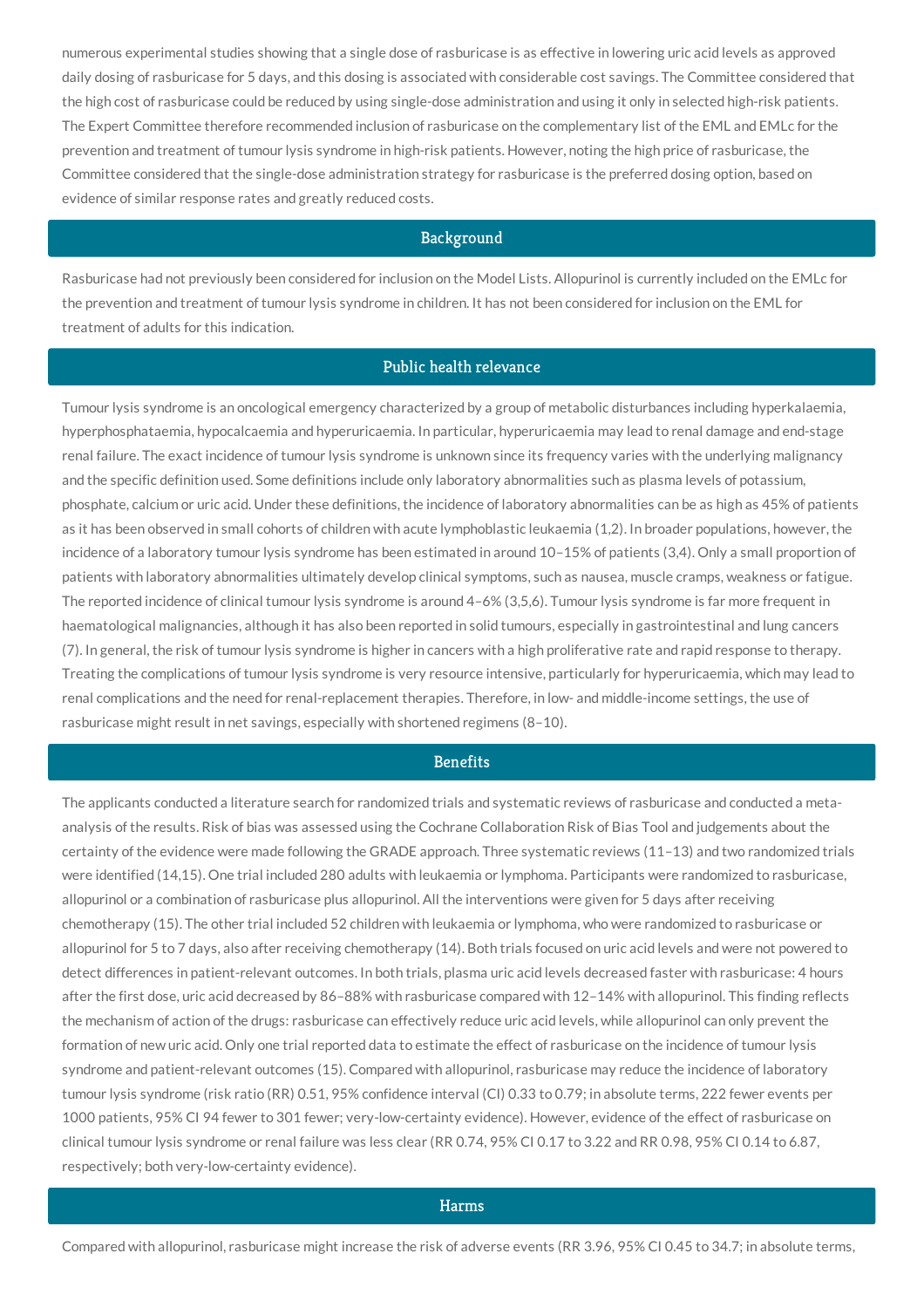33 more events per 1000, 95% CI 6 fewer to 371 more; very-low-certainty evidence). The events observed with rasburicase were mainly hypersensitivity reactions such as rash, arthralgia or injection-site irritation. They were generally mild and lead to a discontinuation of the drug in only one out of 92 participants (15).

#### Additional evidence

As regards dosage, a meta-analysis of 10 studies compared efficacy and cost-savings of a single-dose regimen of rasburicase (at doses ranging from 3 mg to 7.5 mg (fixed dose) or 0.05 mg/kg to 0.20 mg/kg (weight-based dose) versus the daily dosing of 0.2 mg/kg for 5 days approved by the United States Food and Drug Administration in adult patients with hyperuricaemia or at high risk of tumour lysis syndrome (16). There was no significant difference in response rates between the pooled single-dose rasburicase arm and the daily dose rasburicase arm (88.2% versus 90.2%; odds ratio (OR) 0.81, 95% CI 0.41 to 1.60). When only studies using single-dose rasburicase at standard doses (6–7.5 mg fixed dose or 0.15–0.20 mg/kg weight-based dose) were considered, the pooled response rate was 91.8%. Moreover, single dose administration of standard-dose rasburicase was associated with important cost savings. Wholesale drug acquisition prices for the different treatment regimens were about US\$ 4500 for single standard-dose rasburicase versus about US\$ 36 000 for daily-dose rasburicase. The use of rasburicase is contraindicated in patients with glucose-6-phosphate dehydrogenase (G6PD) deficiency due to observations of severe haemolysis during clinical trials (17). Haemolytic anaemia is likely to occur in G6PD-deficient patients because of their inability to break down hydrogen peroxide, a by-product of the oxidation of uric acid. Testing to identify patients with G6PD deficiency is recommended before treatment with rasburicase. In emergency settings where G6PD deficiency cannot be determined, monitoring for signs and symptoms of haemolytic anaemia is recommended and supportive care (e.g. haemodialysis) must be available.

## Cost / cost effectiveness

The applicants identified four studies: one cost–benefit analysis (18), two cost–effectiveness analyses (19,20) and one cost– consequence study (21). Three of the four studies identified were considered to have serious limitations and their results were judged unreliable (18,20,21). These studies did not use an appropriate mathematical model nor a probabilistic sensitivity analysis. In addition, they had several errors or omissions and some assumptions were not shown or were incorrect. Only one study, a costeffectiveness study in China, had acceptable quality. It used a decision tree as the model method, from a perspective of the Chinese health care system (19). The study considered the use of rasburicase in the prevention and treatment paediatric patients with acute myeloid leukaemia, acute lymphoid leukaemia or non-Hodgkin lymphoma. The results suggested that rasburicase was costeffective in most of the scenarios, with an incremental cos–effectiveness ratio between US\$ 991 and US\$ 2031 per qualityadjusted life year (QALY) as treatment and US\$ 5391 and US\$ 17 580 per QALY as prophylaxis.

### WHO guidelines

WHO guidelines for the management of tumour lysis syndrome are not available.

#### Availability

Rasburicase has wide global marketing and regulatory approval.

#### Other considerations

The EML Cancer Medicines Working Group advised that it supported the inclusion of rasburicase on the EML and EMLc for the treatment and prevention of tumour lysis syndrome. The available evidence shows rasburicase to be more effective than allopurinol in reducing plasma uric acid levels, and it can be used for treatment as well as prevention of tumour lysis syndrome (allopurinol is used only for prevention). Evidence for benefit for clinical outcomes (e.g. mortality, renal failure) is less clear, but in this context the benefit of rasburicase is undisputed for reducing uric acid (e.g. a surrogate outcome considered reasonably likely based on therapeutic and pathophysiological evidence); to predict clinical benefit; and to avoid clinical sequalae. Treating tumour lysis syndrome once it occurs is very resource intensive so effective preventative measures are desirable. In terms of safety, of particular concern is the risk of severe haemolysis, and rasburicase should not be given to patients with G6PD deficiency. Thus, testing to identify patients with G6PD is required. In emergency settings, where G6PD deficiency cannot be determined, rasburicase should only be used when haemodialysis is available. Careful patient selection to limit the use of rasburicase to patients most likely to benefit (e.g. at high risk of tumour lysis syndrome) and less likely to experience adverse effects (e.g. G6PD